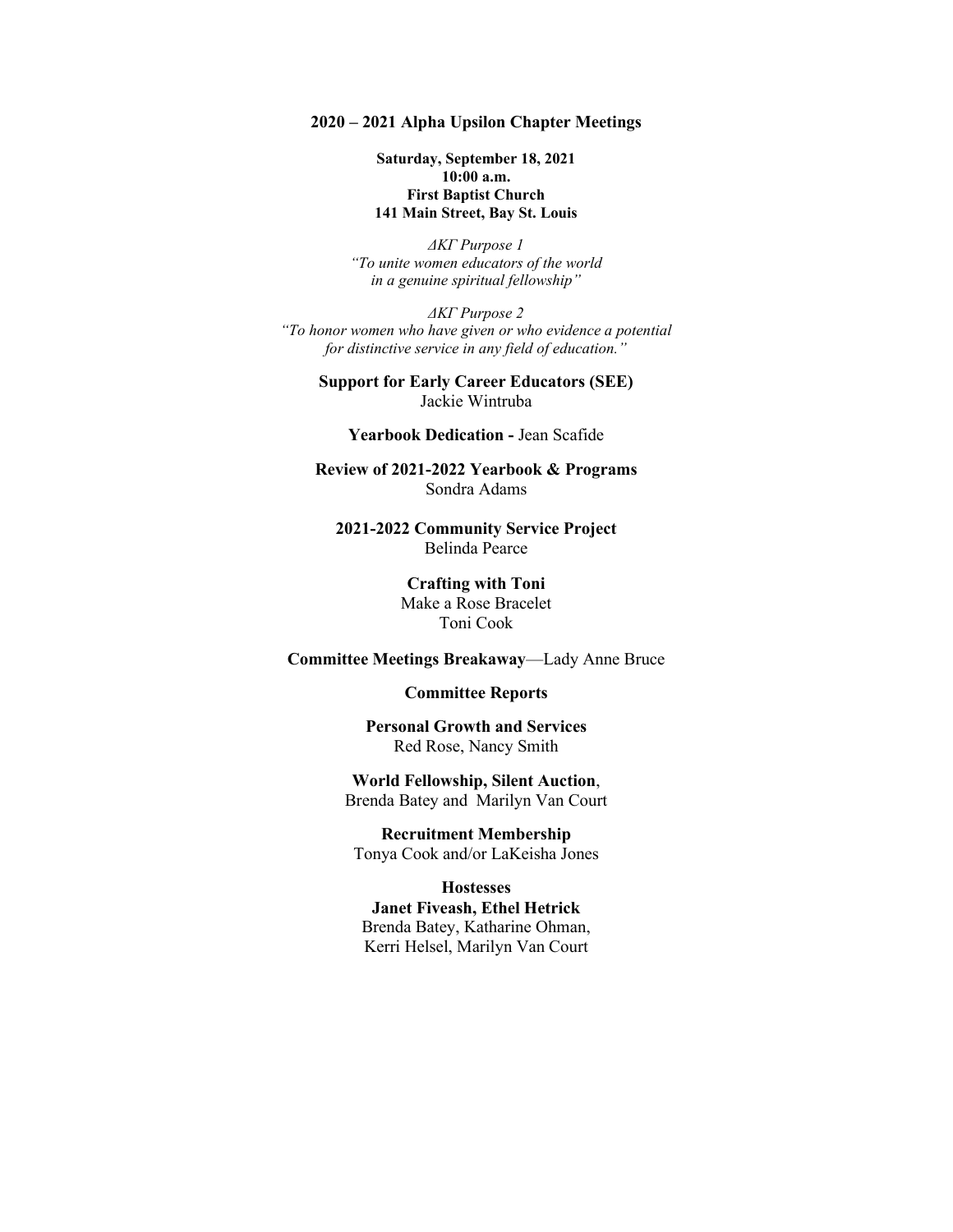**Saturday, October 23, 2021 10:00 a.m. Kiln Public Library 17065 Hwy. 603 Kiln, MS**

*ΔΚΓ Purpose 3 "To advance the professional interest and position of women in education."*

*ΔΚΓ Purpose 6 "To stimulate the personal and professional growth of members and to encourage their participation in appropriate programs of action."*

## **Program**

**Cynthia Chauvin** Executive Director CASA Hancock County

**Silent Auction -**Benefits our Scholarship Funds Brenda Batey and Marilyn Van Court

# **Committee Reports**

**Membership Committee** New Member Recruitment -Tonya Cook and/or LaKeisha Jones

#### **Support Early Career Educators (SEE)**

Mentoring Documentation – Jackie Wintruba

## **Personal Growth and Services Committee** Red Rose Award – Nancy Smith

## **Professional Affairs Committee** Kathy Pair Grant-in Aid - Marilyn Van Court

**Scholarship Committee** Undine Thomas Scholarship -Karen Fayard

## **Forms Due:**

**\*Red Rose Recipient** (Outstanding Lay Supporter of Education) Submit form to Nancy Smith, Chairperson, Personal Growth and Services Committee

**Hostesses**

**Tonya Cook, LaKeisha Jones** Lydia Jelinski , Nancy Lockhart, Amy White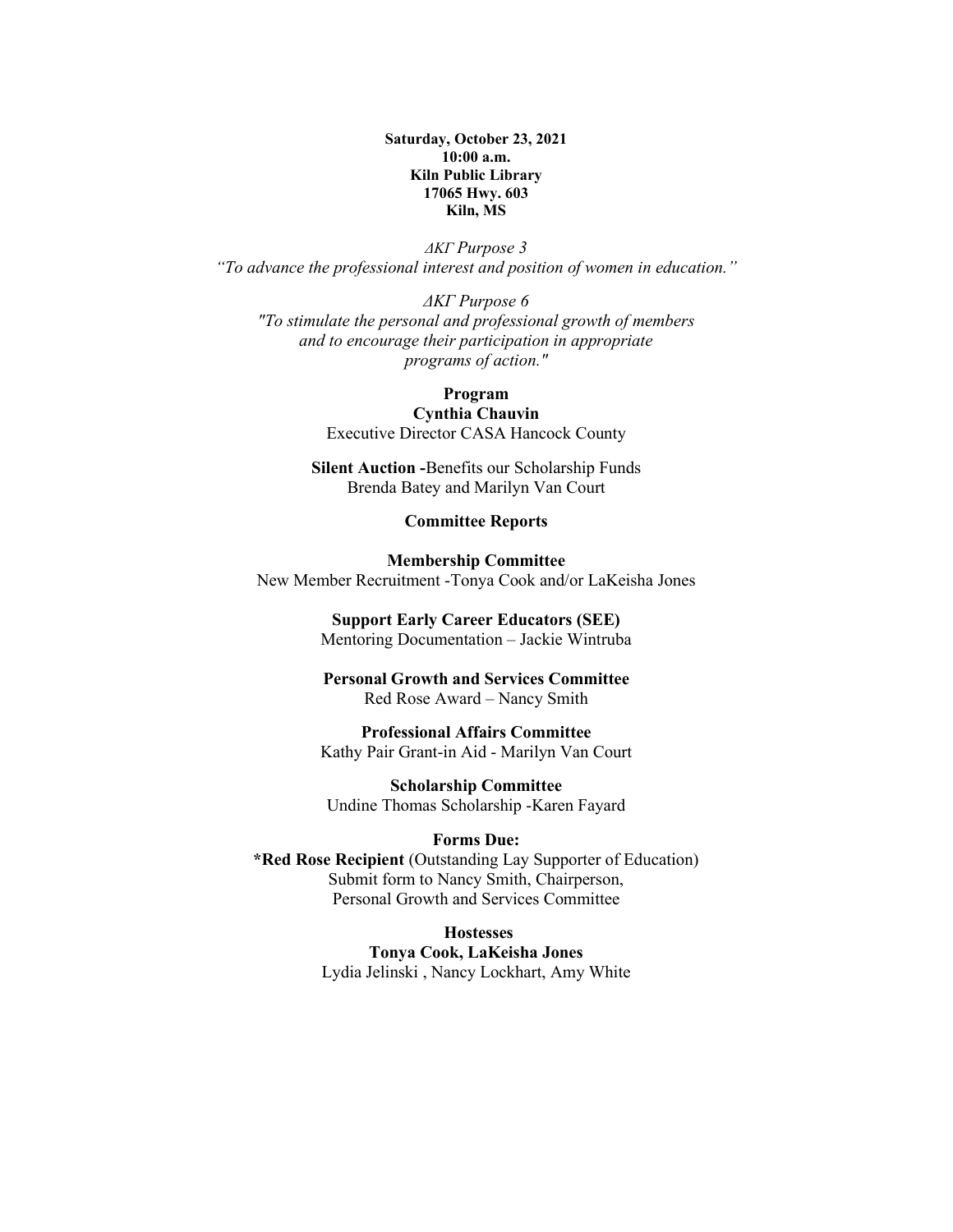**Tuesday, December 7, 2021** 4-7 p.m.

Bull's Restaurant 300 Jeff Davis Avenue Long Beach, MS 39560

*ΔΚΓ Purpose 1 "To unite women educators of the world in a genuine spiritual fellowship"*

**Committee Reports Membership, New Member Recommendations** Tonya Cook and Lakeisha Jones

> **SEE - Mentoring Documentation**  Jackie Wintruba

**Personal Growth and Services , Red Rose Award** Nancy Smith

**Professional Affairs, Kathy Pair Grant-in-Aid** Marilyn Van Court

**Scholarship, Undine Thomas Scholarship** Karen Fayard

**Community Service Project** Collect Snacks for Backpack Buddies Program Belinda Pearce

#### **Program**

\*Holiday Cheer and Music\*

Heavy Hors D'Oeuvres and Desserts provided by hostesses

*Coffee, tea, soft drinks provided Cocktails or specialty beverages, guests' purchases*

### **Hostesses**

**Karen Fayard, Linda Lightsey** Sondra Adams, Toni Cook, Denise Costello Kathleen Drummond, Jean Scafide, Nancy Smith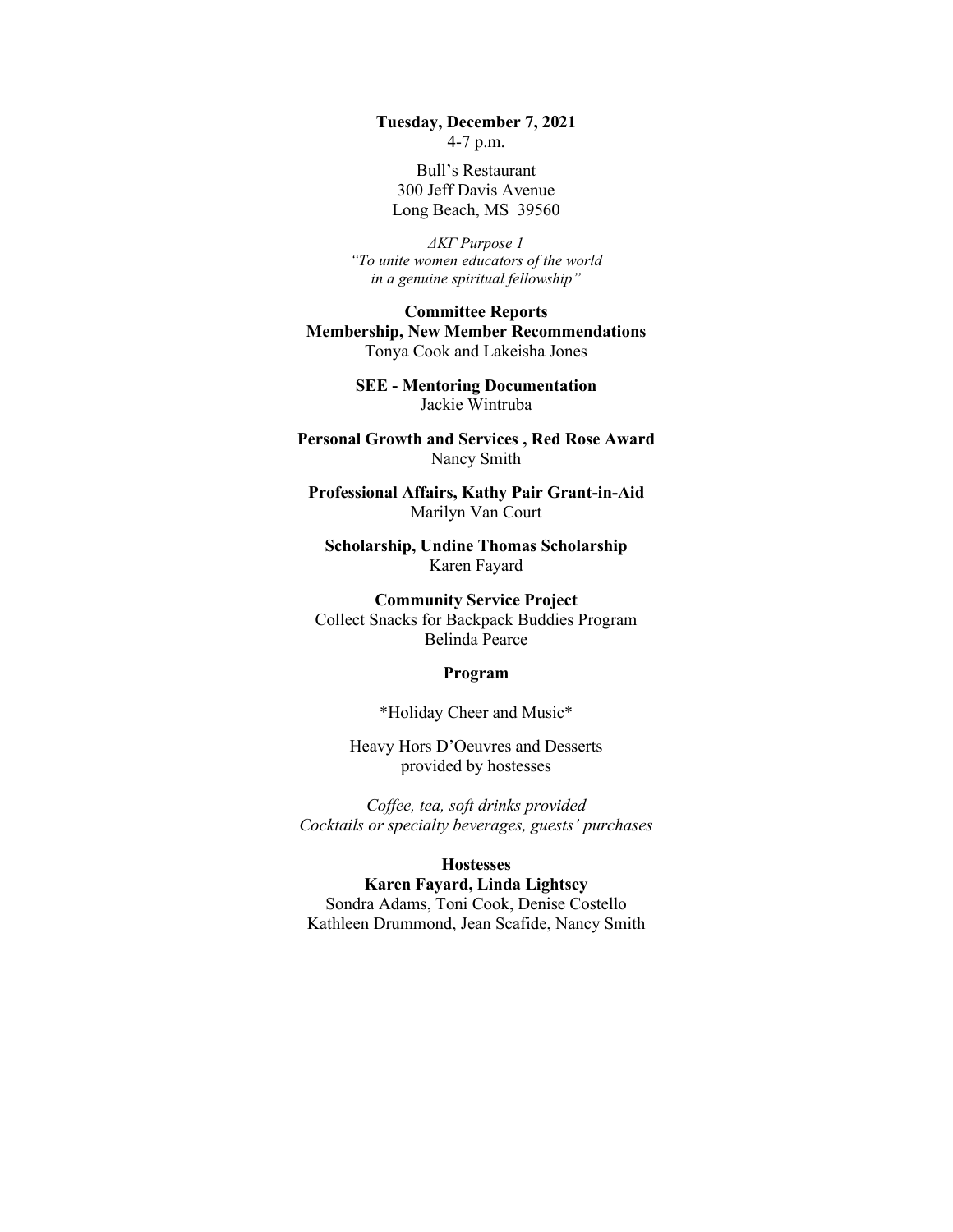**Saturday, January 22, 2022** 10:00 a.m. Mississippi City United Methodist Church 219 Courthouse Road Gulfport, MS

*ΔΚΓ Purpose 1 To unite women educators of the world in a genuine spiritual fellowship*

*ΔΚΓ Purpose 2 "To honor women who have given or who evidence a potential for distinctive service in any field of education."*

#### **Program**

**Announcement of Red Rose Recipient:**  Nancy Smith, Personal Growth and Services Chair

> **Cradle in the Oaks Presentation** Author, Candace Cox Wheeler Karen Fayard

**Forms Due**: (Committee Chairs have February 1 deadline to submit paperwork to MSO)

> **New Member Recommendations** to Membership Co-chairs - Tonya Cook or LaKeisha Jones

**Kathy Pair Grant-in-Aid Applications** to Professional Affairs Chair, Marilyn Van Court

**Undine Thomas Scholarship Applications** to Scholarship Chair, Karen Fayard

> **Mentoring Forms** to SEE Rep - Jackie Wintruba

**Hostesses Trish Stoll, Diana Bentley**, Jo-Dell Beckham

Michele Lee, Linda Necaise, Robin Killebrew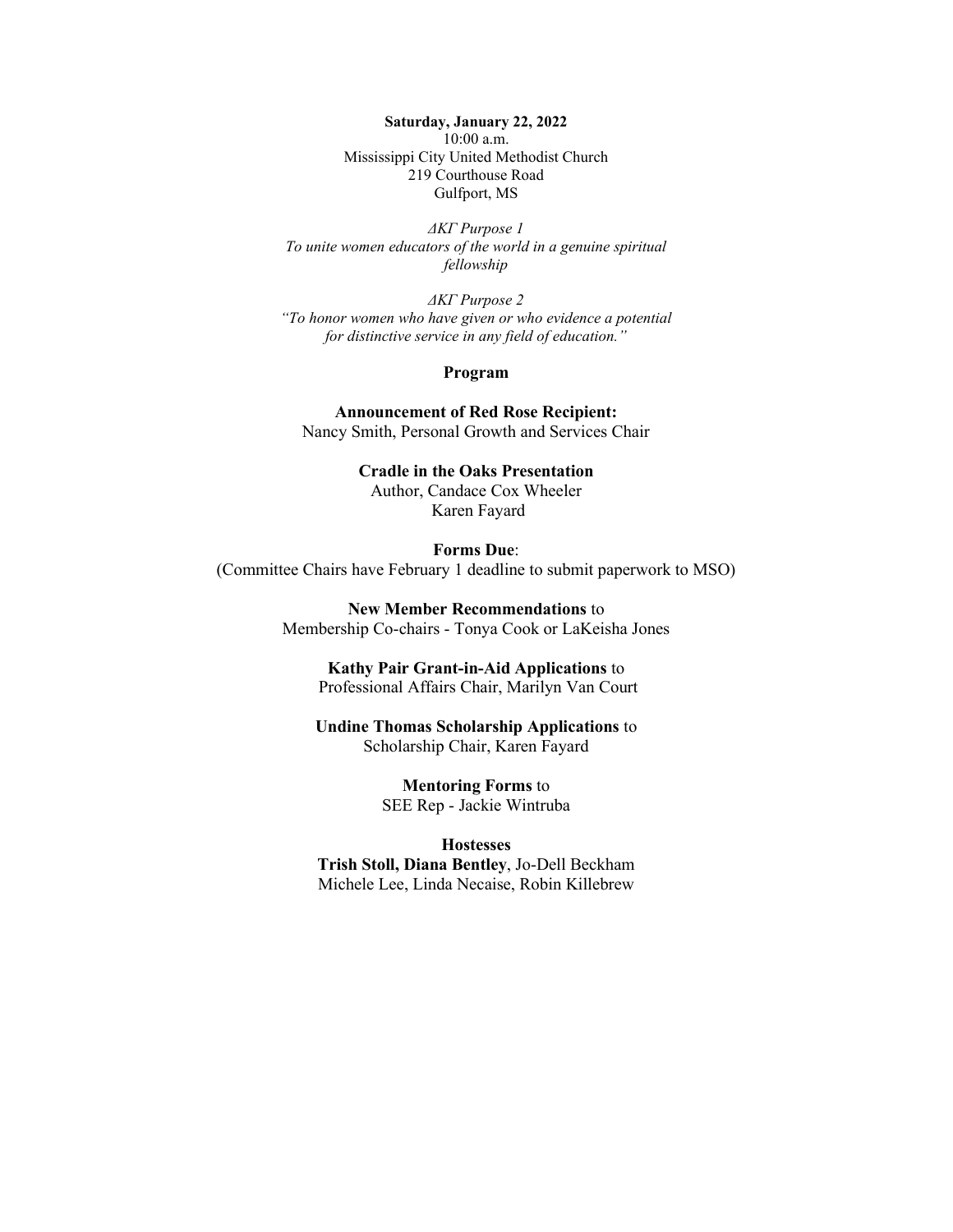**Saturday, April 9, 2022** 10:00 a.m. Anniston Elementary School 2314 Jones Avenue Gulfport, MS

*ΔΚΓ Purpose 4 "To initiate, endorse and support desirable legislation or other suitable endeavors in the interests of education and of women educators."*

*ΔΚΓ Purpose 5 "To endow scholarships to aid outstanding women educators in pursuing graduate study and to grant fellowships to non-member women educators."*

*ΔΚΓ Purpose 7 To inform the members of current economic, social, political and educational issues so that they may participate effectively in a world society*

#### **Business Meeting - Committee Reports**

**Selection of New Members** Membership Co-chairs Tonya Cook and LaKeisha Jones

**Election of Chapter Officers Nominations Committee**  Jackie Wintruba, Chairperson Kathy Drummond, Brenda Batey

> **Legislative Update** Nancy Lockhart

**Program - Teaching with Technology** Tonya Cook, Lakeisha Jones Nancie Simmons, Jackie Wintruba

**Announcements: Kathy Pair Grant-In-Aid Recipient** Marilyn Van Court - Professional Affairs Chair

**Undine Thomas Scholarship Recipient** Karen Fayard, Scholarship Committee Chair

**Hostesses Jackie Wintruba, Nancie Simmons** Victoria Chargois, Tina Wolfe